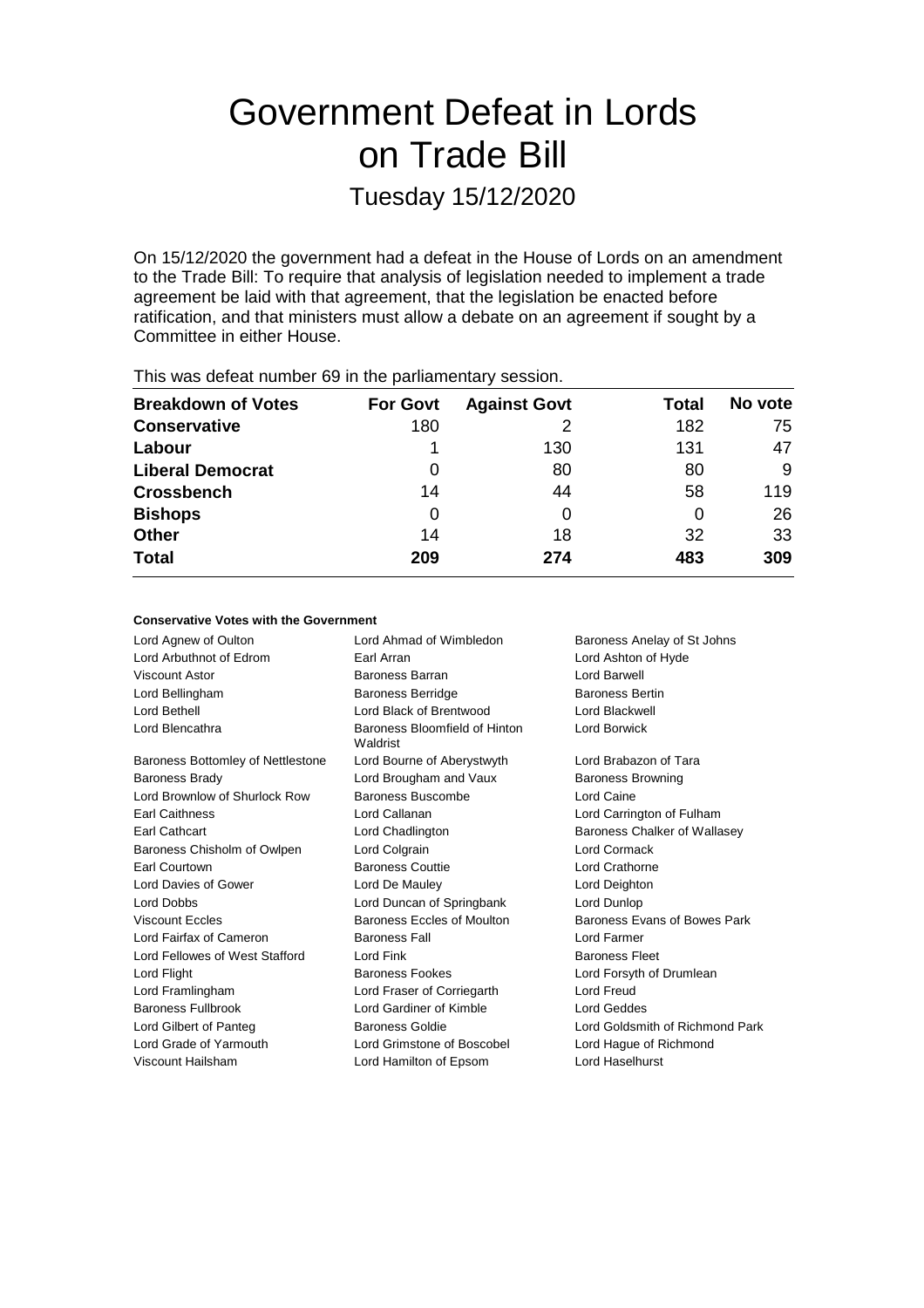Lord Hill of Oareford **Baroness Hodgson of Abinger** Lord Holmes of Richmond Baroness Hooper Lord Howard of Rising Lord Howard of Lympne Earl Howe Lord Howell of Guildford Lord Hunt of Wirral Baroness Jenkin of Kennington Lord Johnson of Marylebone Lord Keen of Elie Lord Lang of Monkton **Lord Leigh of Hurley** Lord Lord Lilley Earl Lindsay Lord Lingfield Lord Livingston of Parkhead Marquess of Lothian **Lord Lucas** Lord Lucas Lord Lord Mackay of Clashfern Lord Mancroft **Baroness Manzoor Baroness Manzoor Lord Marland** Lord Marlesford **Lord McColl of Dulwich Baroness McGregor-Smith** Baroness McGregor-Smith Lord McLoughlin Lord Mendoza Baroness Meyer Baroness Mone **Baroness Mone** Duke of Montrose **Baroness Morgan of Cotes** Baroness Morris of Bolton Baroness Morrissey **Baroness Lord Moylan** Lord Moynihan Lord Nash Baroness Neville-Jones Baroness Neville-Rolfe **Baroness Newlove** Baroness Newlove **Baroness Nicholson of Winterbourne** Baroness Noakes Lord Norton of Louth Lord Parkinson of Whitley Bay **Baroness Penn Example 2** Example 2 Lord Pickles **Baroness Pidding Baroness Pidding** Lord Polak Lord Popat Lord Price Lord Randall of Uxbridge **Lord Ranger** Lord Ranger **Baroness Rawlings** Lord Reay **Baroness Redfern Baroness Redfern Lord Renfrew of Kaimsthorn** Lord Ribeiro Viscount Ridley Lord Risby Baroness Rock Lord Rose of Monewden Lord Saatchi Baroness Sanderson of Welton Lord Sarfraz Lord Sassoon Baroness Sater **Baroness Scott of Bybrook** Baroness Seccombe Lord Selkirk of Douglas Lord Sharpe of Epsom Lord Sheikh Baroness Shephard of Northwold Lord Sherbourne of Didsbury Baroness Shields Earl Shrewsbury **Earl Strewsbury** Lord Smith of Hindhead **Baroness** Stedman-Scott Lord Sterling of Plaistow Lord Stewart of Dirleton Lord Strathclyde Baroness Stroud Baroness Sugg Lord Suri Lord Taylor of Holbeach Lord Trefgarne Viscount Trenchard Lord Trimble Lord True Lord Tugendhat Viscount Ullswater **Lord Vaizey of Didcot** Baroness Vere of Norbiton Baroness Verma Lord Vinson Lord Wakeham Lord Wasserman Lord Wei Lord Wharton of Yarm Lord Whitby Lord Willetts Baroness Williams of Trafford

Lord Hayward Lord Henley Lord Herbert of South Downs Baroness Wyld **Lord Young of Cookham** Viscount Younger of Leckie

## **Conservative Votes against the Government** Lord Lansley **Baroness Warsi**

#### **Labour Votes with the Government** Lord Pendry

**Labour Votes against the Government** Lord Adonis Lord Alli Lord Anderson of Swansea Baroness Armstrong of Hill Top Lord Bach Baroness Bakewell Lord Bassam of Brighton **Lord Berkeley Baroness Billingham** Lord Blunkett **Lord Boateng** Lord Boateng Lord Bradley Lord Bragg Lord Brooke of Alverthorpe Lord Browne of Ladyton Baroness Bryan of Partick **Lord Campbell-Savours** Baroness Chakrabarti Viscount Chandos Baroness Clark of Kilwinning Lord Clark of Windermere Baroness Cohen of Pimlico Lord Collins of Highbury Baroness Crawley Lord Cunningham of Felling Lord Davidson of Glen Clova Lord Davies of Oldham Lord Davies of Stamford Lord Davies of Brixton Baroness Donaghy Baroness Drake Lord Dubs Lord Elder Lord Faulkner of Worcester Lord Filkin Lord Foulkes of Cumnock Baroness Gale **Baroness Golding** Lord Giddens **Baroness Golding**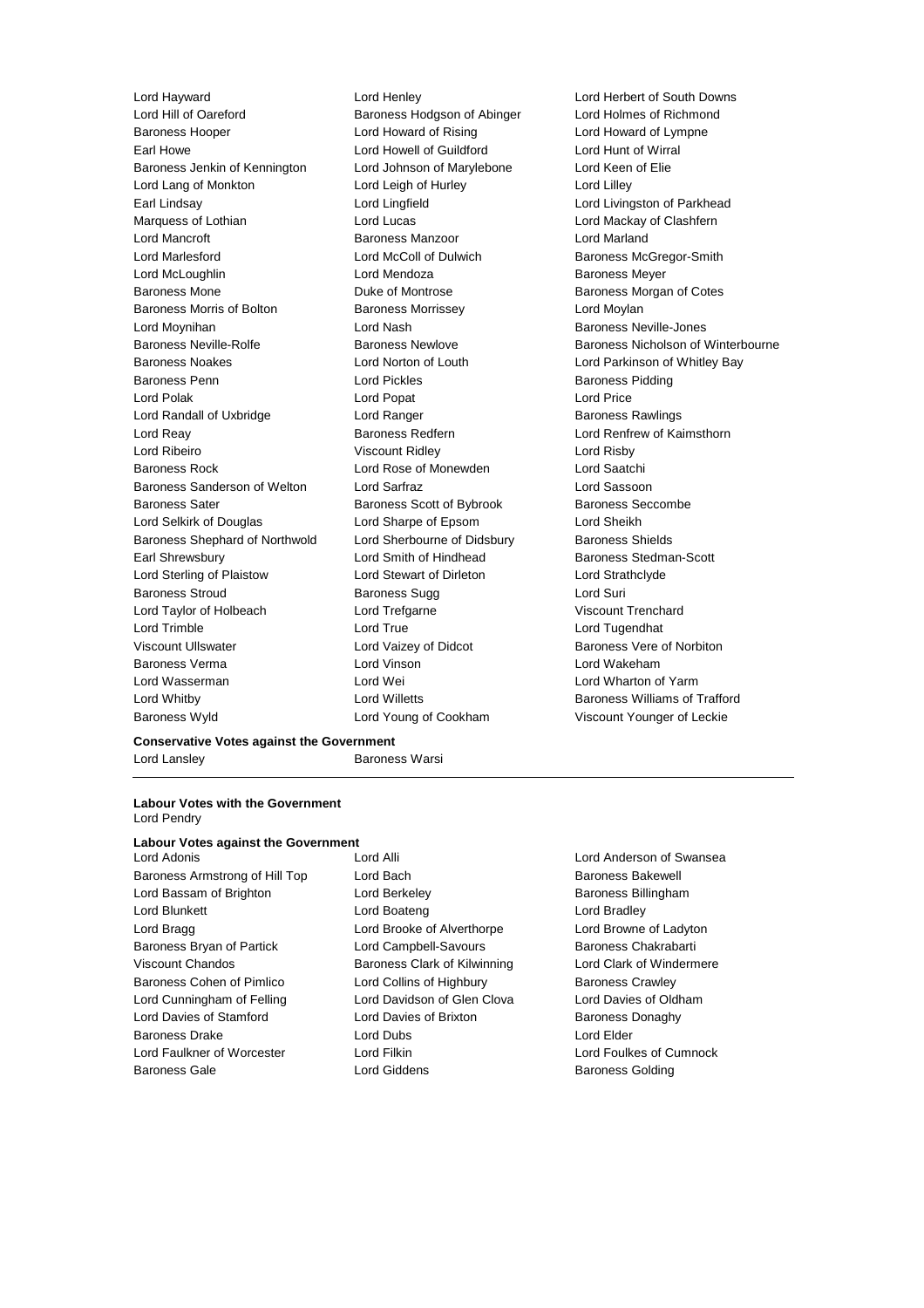Lord Griffiths of Burry Port Lord Grocott Lord Harris of Haringey Lord Haskel **Lord Haworth** Baroness Hayman of Ullock Baroness Hayter of Kentish Town Baroness Healy of Primrose Hill Lord Hendy Baroness Henig Baroness Hilton of Eggardon Lord Howarth of Newport Lord Hoyle Lord Hunt of Kings Heath Baroness Jones of Whitchurch Lord Jones **Lord Jordan Baroness Kennedy of The Shaws** Lord Jordan Baroness Kennedy of The Shaws Lord Kennedy of Southwark Lord Kestenbaum Baroness Kingsmill Lord Knight of Weymouth Baroness Lawrence of Clarendon Lord Layard Lord Leitch Lord Levy Baroness Liddell of Coatdyke Lord Liddle **Lord Lipsey** Lord Lipsey **Baroness Lister of Burtersett** Lord MacKenzie of Culkein Lord Mandelson Baroness Massey of Darwen Lord Maxton Lord McAvoy Lord McConnell of Glenscorrodale Baroness McDonagh Baroness McIntosh of Hudnall Lord McKenzie of Luton Lord McNicol of West Kilbride Lord Mendelsohn Lord Mitchell Lord Monks **Baroness Morgan of Huyton** Baroness Morris of Yardley Lord Murphy of Torfaen Baroness Osamor Lord Parekh Baroness Pitkeathley Lord Prescott Baroness Primarolo Baroness Prosser **Example 20** Lord Puttnam **Baroness Quin** Baroness Ramsay of Cartvale Baroness Rebuck Lord Reid of Cardowan Lord Robertson of Port Ellen Lord Rooker Lord Rowlands Lord Sawyer Baroness Sherlock Lord Sikka Viscount Simon Baroness Smith of Basildon Baroness Smith of Gilmorehill Lord Snape Lord Soley Lord Stevenson of Balmacara Baroness Taylor of Bolton Baroness Thornton Lord Touhig Lord Triesman **Lord Tunnicliffe** Lord Turnberg Lord Turnberg Baroness Warwick of Undercliffe Lord Watson of Invergowrie Lord Watts Baroness Wheeler **Baroness Whitaker** Lord Whitty Baroness Wilcox of Newport Lord Wills Lord Winston Lord Wood of Anfield Lord Woodley Lord Young of Norwood Green Baroness Young of Old Scone

Lord Goldsmith **Baroness Goudie** Cord Grantchester<br>
Lord Griffiths of Burry Port Lord Grocott Lord Green Lord Harris of Hari

## **Liberal Democrat Votes with the Government**

## **Liberal Democrat Votes against the Government**

| Lora Addington                     | Lora Algeraice                      | Lorg Alian of I     |
|------------------------------------|-------------------------------------|---------------------|
| <b>Baroness Barker</b>             | Lord Beith                          | <b>Baroness Ber</b> |
| Baroness Bonham-Carter of Yarnbury | Baroness Bowles of Berkhamsted      | Lord Bradsha        |
| <b>Baroness Brinton</b>            | Lord Bruce of Bennachie             | Lord Burnett        |
| <b>Baroness Burt of Solihull</b>   | Lord Campbell of Pittenweem         | Lord Chidgey        |
| Lord Clement-Jones                 | <b>Lord Cotter</b>                  | Lord Dholakia       |
| <b>Baroness Doocey</b>             | <b>Baroness Featherstone</b>        | Lord Foster of      |
| Lord Fox                           | Baroness Garden of Frognal          | Lord German         |
| Earl Glasgow                       | Lord Goddard of Stockport           | <b>Lord Greaves</b> |
| <b>Baroness Grender</b>            | <b>Baroness Hamwee</b>              | <b>Baroness Har</b> |
| <b>Baroness Humphreys</b>          | Lord Hussain                        | <b>Baroness Hus</b> |
| Baroness Janke                     | Lord Jones of Cheltenham            | <b>Baroness Kra</b> |
| Lord Lee of Trafford               | <b>Baroness Ludford</b>             | Lord Marks of       |
| Lord McNally                       | Baroness Miller of Chilthorne Domer | Lord Newby          |
| <b>Baroness Northover</b>          | Lord Oates                          | Lord Paddick        |
| Lord Palmer of Childs Hill         | <b>Baroness Parminter</b>           | <b>Baroness Pin</b> |
| Lord Purvis of Tweed               | <b>Baroness Randerson</b>           | Lord Razzall        |
| Lord Redesdale                     | <b>Lord Rennard</b>                 | Lord Roberts        |
| Baroness Scott of Needham Market   | Lord Sharkey                        | <b>Baroness She</b> |
| Lord Shipley                       | Baroness Smith of Newnham           | Lord Stephen        |
| Lord Stoneham of Droxford          | Lord Storey                         | Lord Strasbur       |

eith **Barchess Benjamin** ss Bowles of Berkhamsted Lord Bradshaw uce of Bennachie Lord Burnett ampbell of Pittenweem Lord Chidgey **Lord Dholakia**<br>
Lord Dholakia ss Featherstone **Lord Foster of Bath** ss Garden of Frognal Lord German oddard of Stockport Lord Greaves ss Hamwee Baroness Harris of Richmond Baroness Humphreys Lord Hussain Baroness Hussein-Ece antes of Cheltenham Baroness Kramer ss Miller of Chilthorne Domer Lord Newby Lord Palmer of Childs Hill Baroness Parminter Baroness Pinnock ss Randerson **Lord Razzall** ennard **Lord Roberts of Llandudno** arkey **Baroness Sheehan** ss Smith of Newnham Lord Stephen **Drex** Droxford Lord Strasburger

Lord Alderdice **Lord Allan of Hallam** ss Ludford **Barones** Lord Marks of Henley-on-Thames